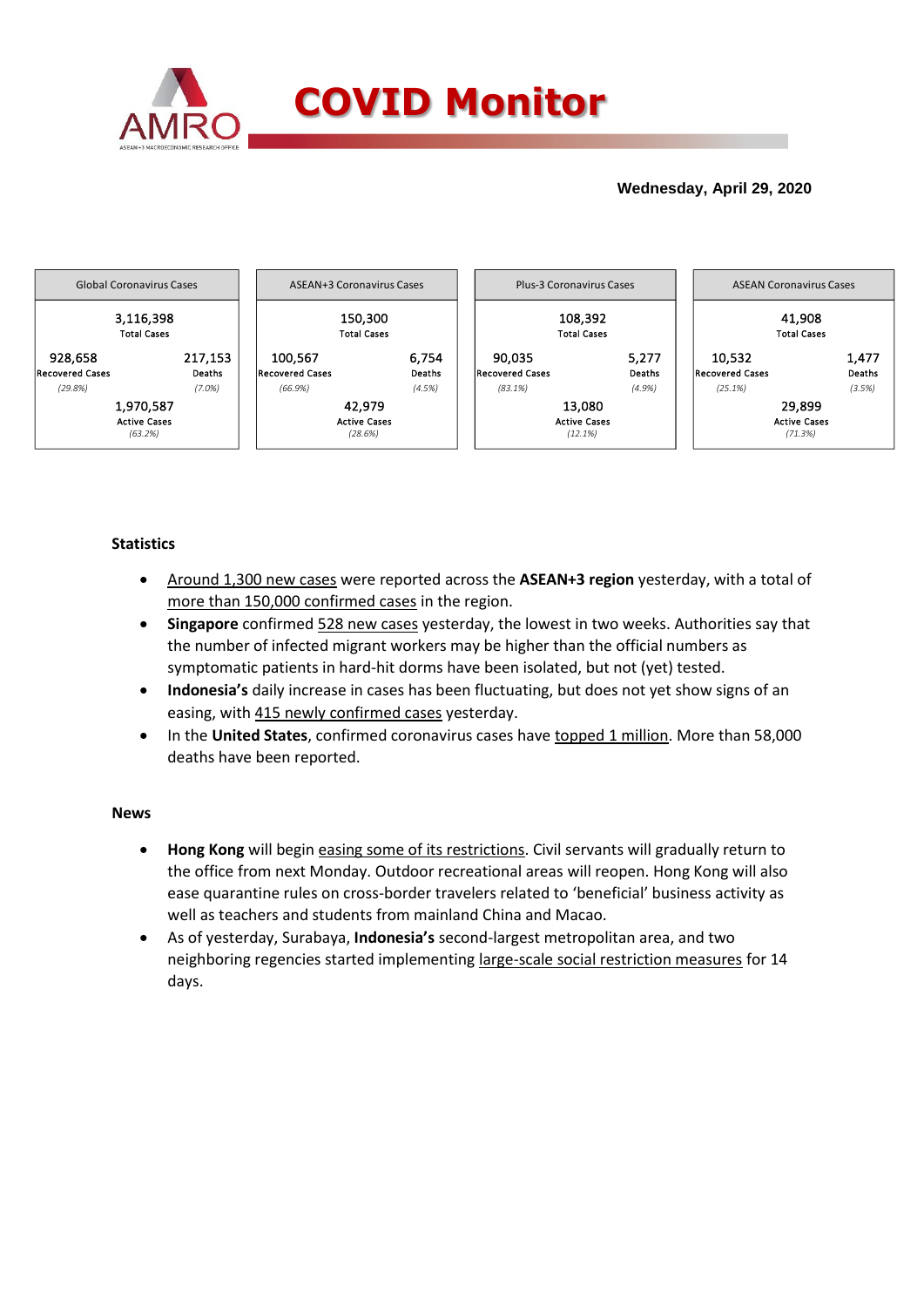

### Overview of Confirmed COVID-19 Cases

#### Data as of 28/4/2020

| Economy                 | <b>Total</b>   | Cases per 1M            | <b>New</b>     | <b>New cases</b>    | ∆New               | Δ% New     | <b>Total</b>   | <b>New</b>       | <b>Fatality</b> | <b>Total</b>         | Recovery      | Active         |
|-------------------------|----------------|-------------------------|----------------|---------------------|--------------------|------------|----------------|------------------|-----------------|----------------------|---------------|----------------|
|                         | Cases          | Population              | Cases          | $(7$ -day avg $)^1$ | Cases <sup>2</sup> | Cases      | <b>Deaths</b>  | <b>Deaths</b>    | Rate (%)        | Recovered            | Rate $(\%)^3$ | Cases          |
| Global                  | 3,116,398      |                         | 74,634         |                     | $-2,223$           | 2.5        | 217,153        | 5,986            | 7.0             | 928,658              | 29.8          | 1,970,587      |
| ASEAN+3                 | 150,300        |                         | 1,319          | $\sim$              | $-285$             | 0.9        | 6,754          | 41               | 4.5             | 100,567              | 66.9          | 42,979         |
| Plus-3                  | 108,392        |                         | 153            | $\sim$              | $-126$             | 0.1        | 5,277          | 11               | 4.9             | 90,035               | 83.1          | 13,080         |
| ASEAN                   | 41,908         |                         | 1,166          |                     | $-158$             | 2.9        | 1,477          | 30               | 3.5             | 10,532               | 25.1          | 29,899         |
| China                   | 82,858         | 59                      | 22             | $\lambda$           | 16                 | 0.0        | 4,633          | $\mathbf 0$      | 5.6             | 78,403               | 94.6          | $-178$         |
| Hong Kong, China        | 1,037          | 136                     | $\pmb{0}$      |                     | $^{\rm -1}$        | 0.0        | 4              | $\pmb{0}$        | 0.4             | 811                  | 78.2          | 222            |
| Japan                   | 13,736         | 109                     | 122            |                     | $-140$             | 0.9        | 394            | 9                | 2.9             | 1,899                | 13.8          | 11,443         |
| Korea                   | 10,761         | 207                     | 9              |                     | $-2$               | 0.1        | 246            | $\overline{2}$   | 2.3             | 8,922                | 82.9          | 1,593          |
|                         |                |                         |                |                     |                    |            |                |                  |                 |                      |               |                |
| Indonesia               | 9,511<br>5,851 | 35<br>176               | 415<br>31      |                     | 120<br>$-12$       | 4.6<br>0.5 | 773<br>100     | 8<br>$\mathbf 1$ | 8.1<br>1.7      | 1,254<br>4,032       | 13.2<br>68.9  | 7,484<br>1,719 |
| Malaysia<br>Philippines | 7,958          | 72                      | 181            |                     | $-14$              | 2.3        | 530            | 19               | 6.7             | 975                  | 12.3          | 6,453          |
| Singapore               | 14,951         | 2,622                   | 528            |                     | $-255$             | 3.7        | 14             | 0                | 0.1             | 1,128                | 7.5           | 13,809         |
| Thailand                | 2,938          | 43                      | $\overline{7}$ |                     | $^{\rm -1}$        | 0.2        | 54             | $\overline{2}$   | 1.8             | 2,652                | 90.3          | 232            |
|                         |                |                         |                |                     |                    |            |                |                  |                 |                      |               |                |
| Brunei Darussalam       | 138            | 306                     | 0              |                     | 0                  | 0.0        | $\mathbf{1}$   | 0                | 0.7             | 124                  | 89.9          | 13             |
| Cambodia                | 122            | $\overline{7}$          | $\mathbf 0$    |                     | $\pmb{0}$          | 0.0        | $\mathbf 0$    | 0                | 0.0             | 119                  | 97.5          | 3              |
| Lao PDR                 | 19             | $\overline{\mathbf{3}}$ | $\mathbf 0$    |                     | $\mathbf 0$        | 0.0        | $\overline{0}$ | 0                | 0.0             | 7                    | 36.8          | 12             |
| Myanmar                 | 150            | $\overline{3}$          | 4              |                     | 3                  | 2.7        | 5              | 0                | 3.3             | 16                   | 10.7          | 129            |
| Vietnam                 | 270            | $\overline{3}$          | 0              |                     | $\mathbf 0$        | 0.0        | $\mathbf 0$    | 0                | 0.0             | 225                  | 83.3          | 45             |
| Belgium                 | 47,334         | 4,110                   | 647            |                     | $-151$             | 1.4        | 7,331          | 124              | 15.5            | 10,943               | 23.1          | 29,060         |
| France                  | 167,605        | 2,579                   | 3,016          |                     | 1,032              | 1.8        | 23,660         | 367              | 14.1            | 46,886               | 28.0          | 97,059         |
| Germany                 | 159,912        | 1,927                   | 1,154          |                     | -99                | 0.7        | 6,314          | 188              | 3.9             | 117,400              | 73.4          | 36,198         |
| Italy                   | 201,505        | 3,345                   | 2,091          |                     | $-49$              | 1.0        | 27,359         | 382              | 13.6            | 68,941               | 34.2          | 105,205        |
| Netherlands             | 38,416         | 2,223                   | 171            |                     | $-399$             | 0.4        | 4,566          | 48               | 11.9            | $\ddot{\phantom{1}}$ | $\sim$        |                |
| Spain                   | 232,128        | 4,953                   | 2,706          |                     | $-513$             | 1.2        | 23,822         | 301              | 10.3            | 123,903              | 53.4          | 84,403         |
| Switzerland             | 29,264         | 3,384                   | 100            |                     | $-62$              | 0.3        | 1,699          | 34               | 5.8             | 22,600               | 77.2          | 4,965          |
| UK                      | 161,145        | 2,396                   | 3,996          |                     | $-566$             | 2.5        | 21,678         | 586              | 13.5            |                      |               |                |
|                         |                |                         |                |                     |                    |            |                |                  |                 |                      |               |                |
| Australia               | 6,744          | 260                     | 23             |                     | 8                  | 0.3        | 89             | 6                | 1.3             | 5,665                | 84.0          | 990            |
| Brazil                  | 73,235         | 346                     | 5,789          |                     | 1,321              | 8.6        | 5,083          | 480              | 6.9             | 32,544               | 44.4          | 35,608         |
| Canada                  | 51,150         | 1,353                   | 1,534          |                     | $-319$             | 3.1        | 2,983          | 142              | 5.8             | 19,231               | 37.6          | 28,936         |
| India                   | 31,324         | 23                      | 1,873          |                     | 233                | 6.4        | 1,008          | 69               | 3.2             | 7,747                | 24.7          | 22,569         |
| Iran                    | 92,584         | 1,100                   | 1,112          |                     | 19                 | 1.2        | 5,877          | 71               | 6.3             | 72,439               | 78.2          | 14,268         |
| Russia                  | 93,558         | 638                     | 6,411          |                     | 236                | 7.4        | 867            | 73               | 0.9             | 8,456                | 9.0           | 84,235         |
| Turkey                  | 114,653        | 1,364                   | 2,392          |                     | $-58$              | 2.1        | 2,992          | 92               | 2.6             | 38,809               | 33.8          | 72,852         |
| US                      | 1,010,970      | 3,054                   | 24,374         |                     | $-3,209$           | 2.5        | 58,258         | 2,094            | 5.8             |                      |               |                |

Source: Haver Analytics, sourced from John Hopkins University; AMRO staff calculations.

Notes: New cases since last business day. Monday's data includes weekend data. Δ% refers to percentage change since last business day. Fatality rate measured as deaths per confirmed infections. 1/ Since January 31, 2020.

2/ As new data is recorded on business days only, Monday's data includes weekend data. For ease of comparison, ANew Cases for Monday's data is based on the 3-day Saturday-Monday average.<br>3/ Recovery rate is a proxy for the